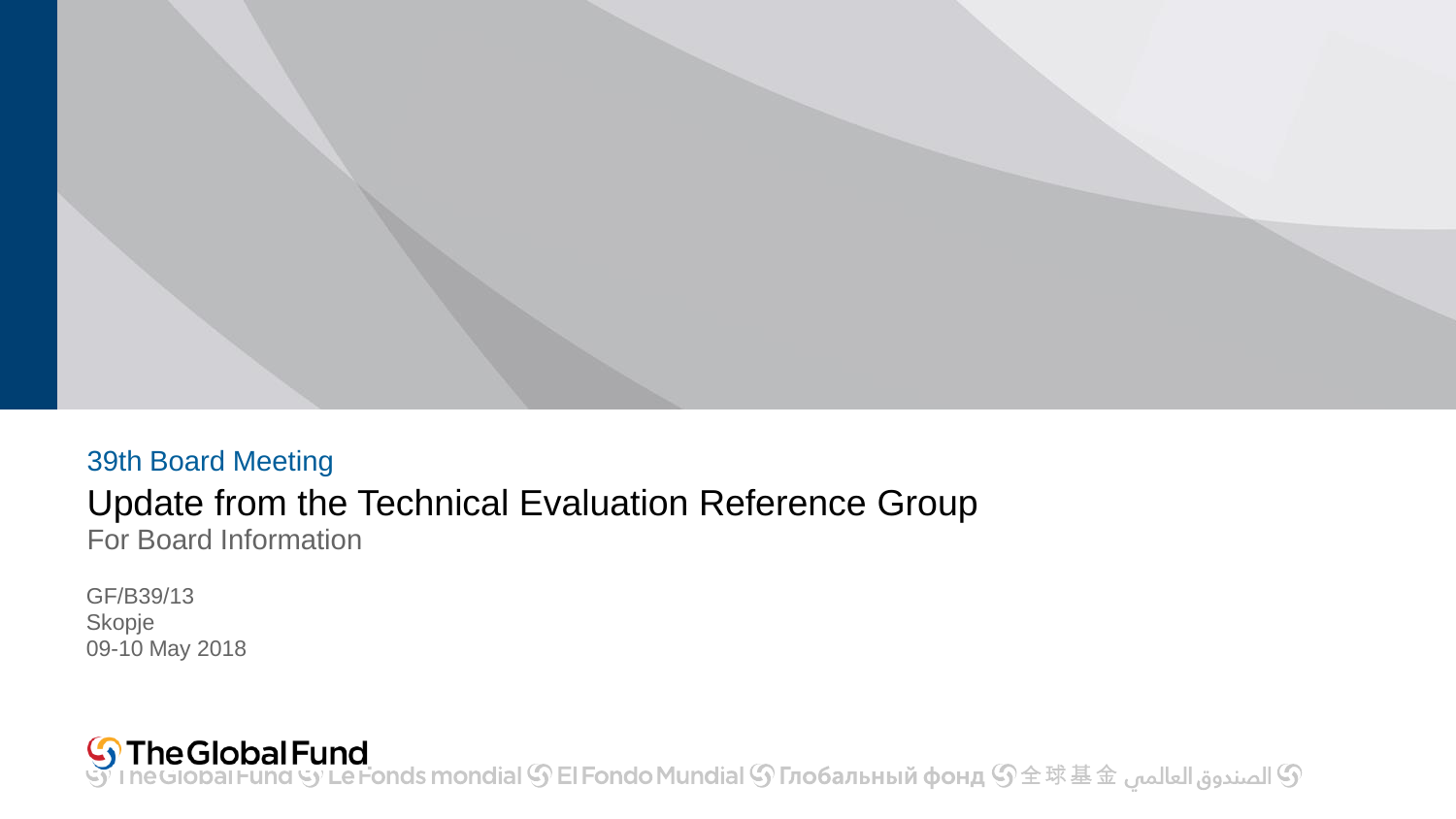# Executive Summary

#### **Context**

1. The TERG presented an update on the Prospective Country Evaluations (PCE) at the 38<sup>th</sup> Board meeting and continues to oversee the PCE.

2. The TERG concluded the following thematic reviews: Malaria Elimination in Southern Africa; Programmatic Risk Assurance; Adolescent Girls and Young Women (AGYW) and HIV.

#### Questions addressed in this slide deck

- 1. What were the key findings of the first PCE synthesis report?
- 2. What were the key findings, conclusions and recommendations of the three thematic reviews?

### Conclusions: PCE

- The consortia focused the evaluation work on the funding request and grant-making processes.
- All case study grants processed through Windows 1 and 2 were approved before December 2017. The program continuation and tailored review approaches were implemented largely as intended.
- The TERG is confident that PCEs will help improve program implementation and outcomes.

1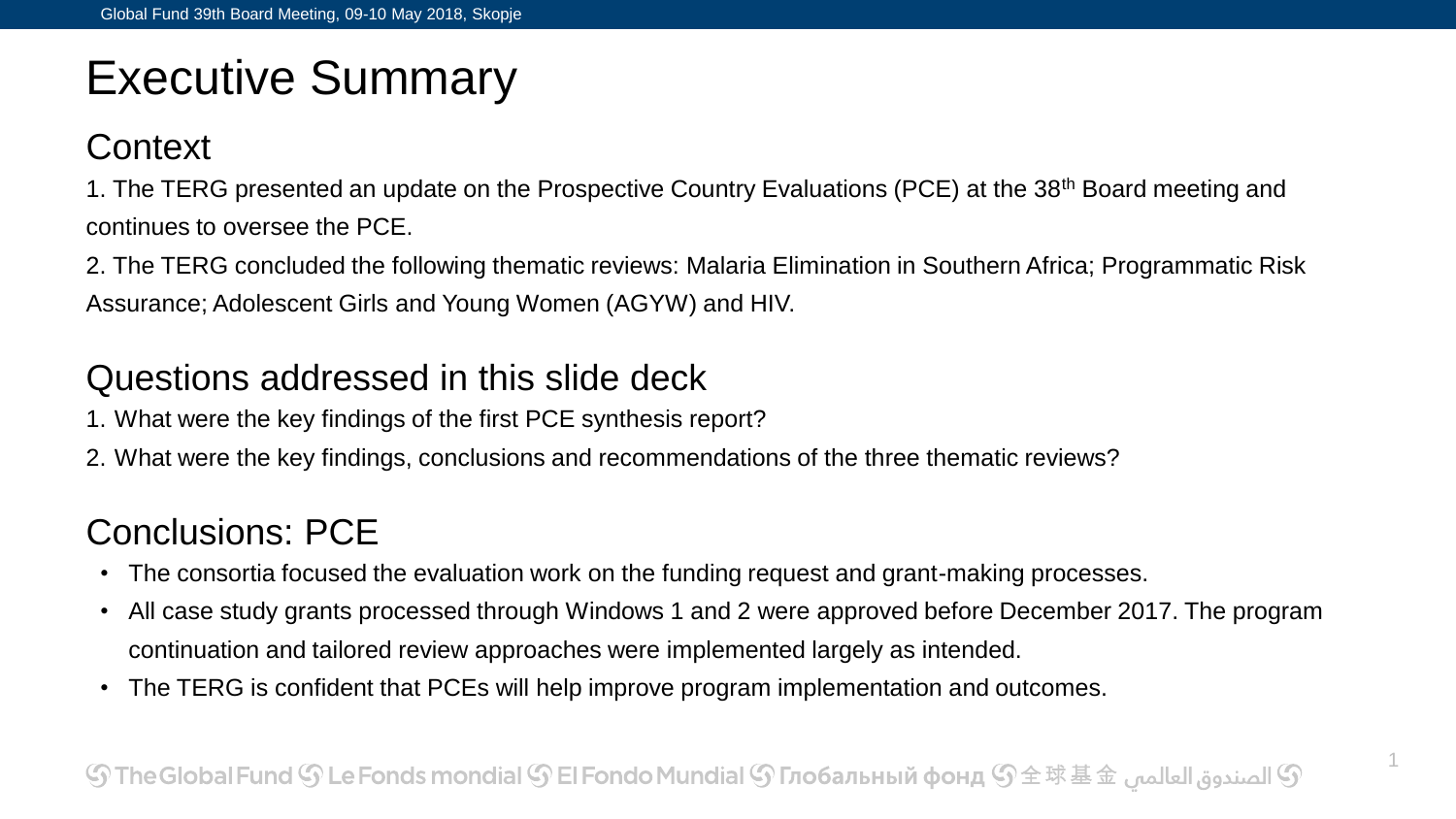## Executive Summary

#### **Conclusions: Malaria Elimination in Southern Africa Thematic Review**

- The TERG agrees with the overall key priorities identified and endorses review's key recommendations.
- The TERG recommends the MOSASWA grant to be continued, while the E8 grant would require modification.

#### **Conclusions: Programmatic Risk Assurance Thematic Review**

- The Global Fund has made good initial progress in expanding its focus on programmatic assurance. But a number of issues merit further verification and debate.
- TERG position paper will be available at the July 2018 Strategy Committee meeting.

#### **Conclusions: AGYW and HIV Thematic Review**

- While progress has been made (especially in the AGYW focus countries ), gaps and weaknesses remain.
- TERG recommends i) promoting the needs and inclusion of AGYW in designing and implementing Global Fund supported programs; ii) encouraging evidence-based responses to be delivered at scale; and iii) championing AGYW issues, while addressing challenges and building capacity within the Secretariat.

**Input Received** - The Strategy Committee received this update at its 5<sup>th</sup> meeting, and had a positive response. **Input Sought** - The Board is welcome to provide feedback to the TERG on any of the above items.  ${\mathbb S}$  الصندوق العالمي  ${\mathbb S}$  The Global Fund  ${\mathbb S}$  Le Fonds mondial  ${\mathbb S}$  El Fondo Mundial  ${\mathbb S}$  Глобальный фонд  ${\mathbb S}$   $\pm$   $\mathbb R$   $\pm$   $\pm$   $\pm$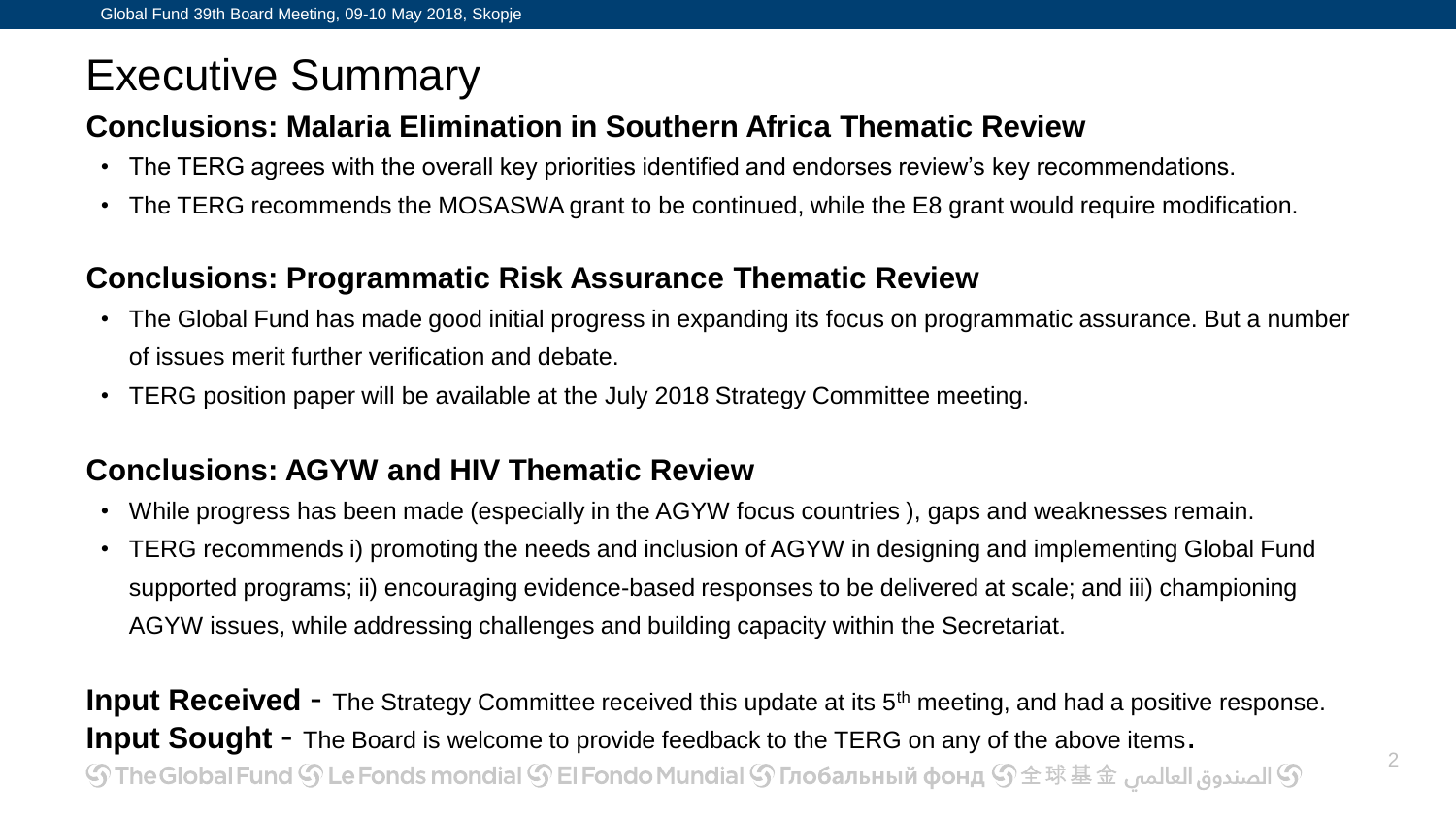# Content Overview

- 1. First synthesis report of the Prospective Country Evaluations (PCE)
- 2. Results of the latest TERG Thematic Reviews
	- Malaria Elimination in Southern Africa
	- Adolescent Girls and Young Women (AGYW) and HIV
	- Programmatic Risk Assurance
- 3. Annexes & Background Materials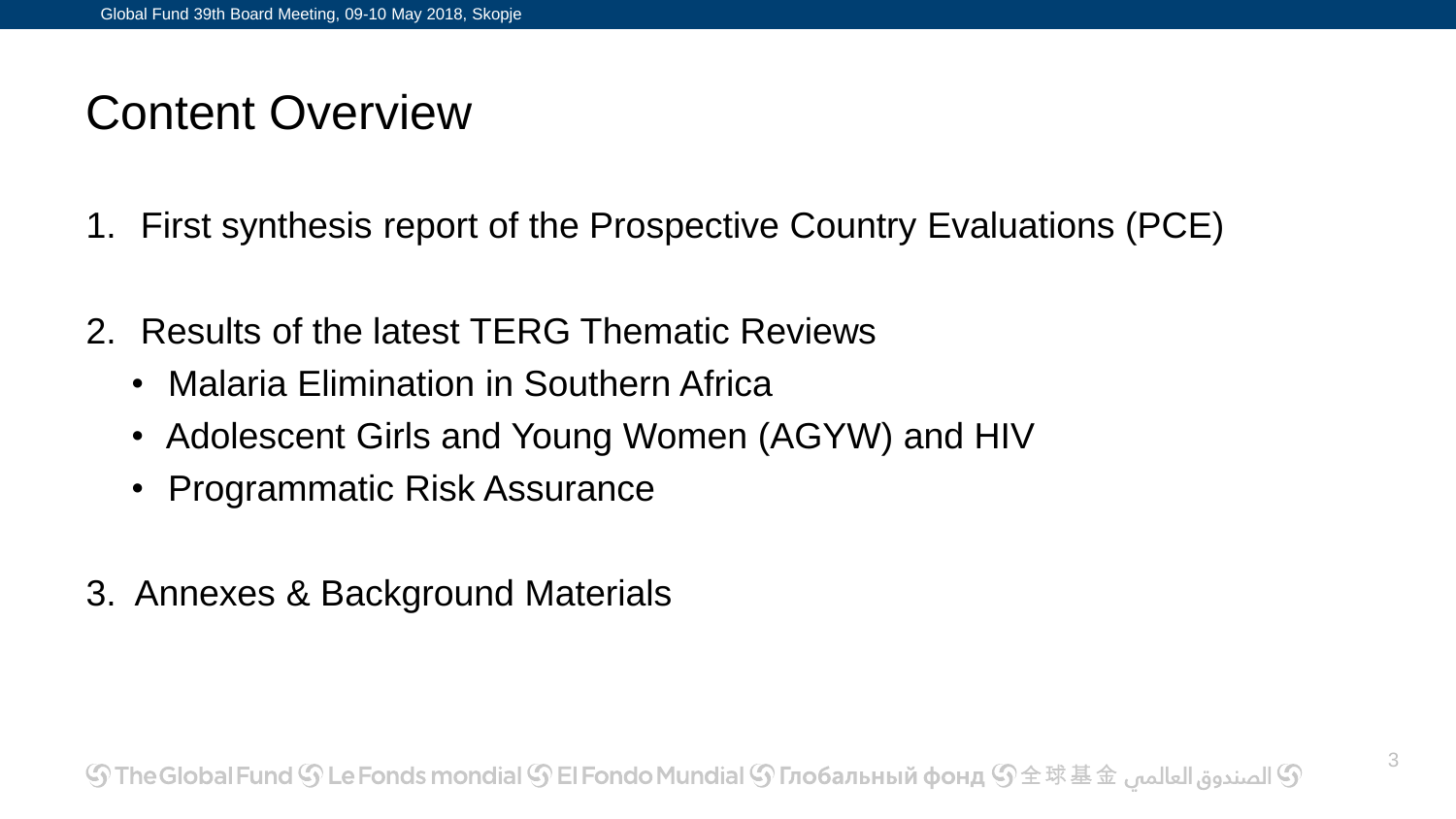## Update on Prospective Country Evaluations (PCE) **Reminder**

## At the end of the PCEs (3 years/6 years) we will expect:

- Improvements in national programmes and Global Fund operations in the eight countries.
- Better understanding of how Global Fund policies and processes play out in countries and how they can be improved.
- Progress towards more robust and data-based estimates of outcomes and impact.
- Lessons learned that can inform a more thorough Global Fund approach to evaluation.
- Capacity to have been developed in country.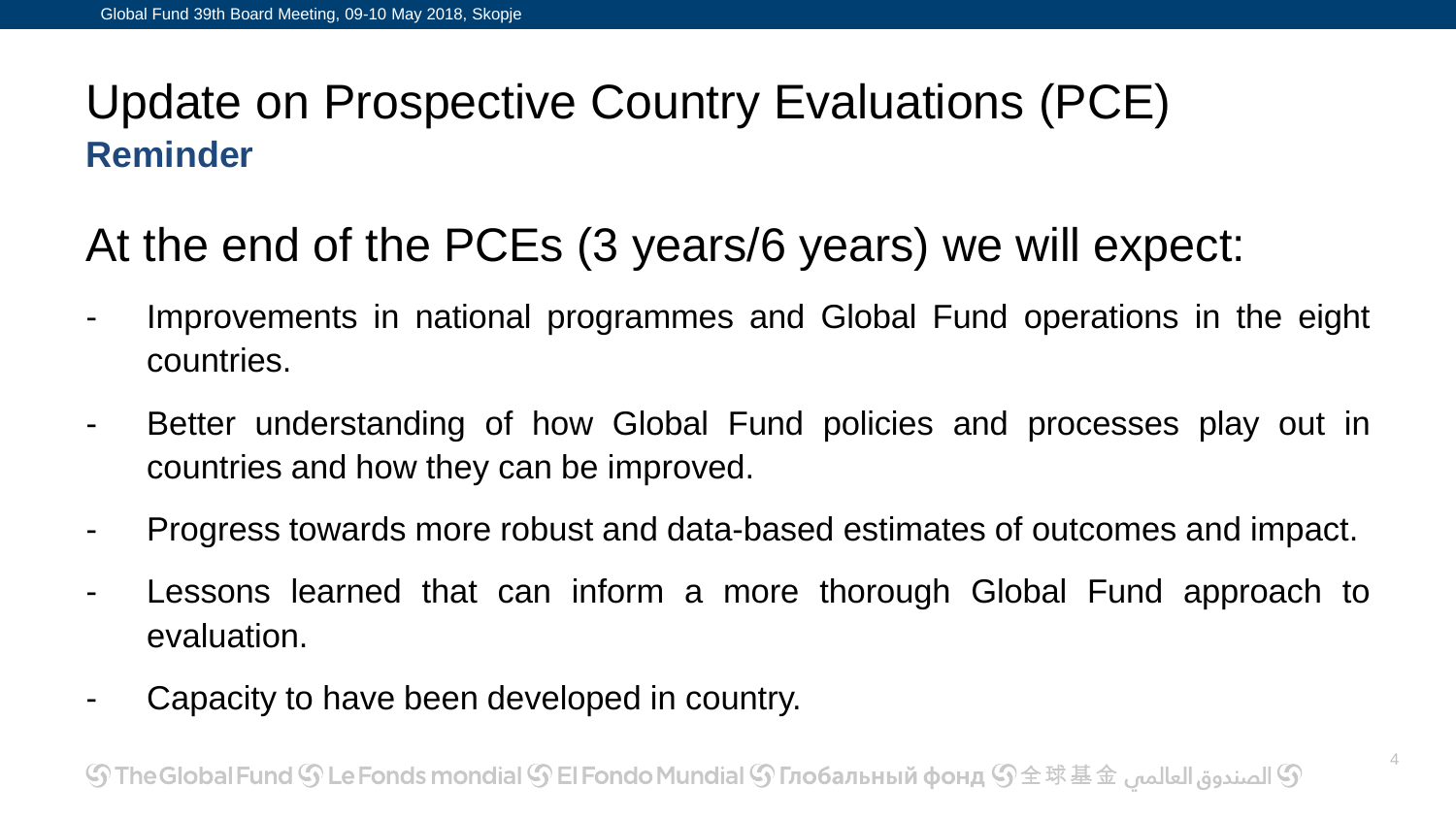# Update on Prospective Country Evaluations (PCE)

### PCEs have been launched in eight countries

- Three competitively selected consortia, collaboration to articulate theories of change;
- Stakeholder consultations to understand country priorities for evaluation;
- In-country processes (high level advisory group, SOP, building relations, etc.);
- Process evaluations on funding request and grant-making processes.

### TERG meeting in Feb 2018 to provide concrete guidance

- Finalization of country findings and synthesis;
- Learning and sharing experience for Country Evaluation Partners;
- 2018 synthesis report delivered to Strategy Committee in March 2018.
- > TERG aims to deliver the 2019 synthesis report to SC in March 2019;
- > Meantime, opportunities will be sought to reprogram funding for data collection.

### Cambodia Guatemala Mozambique\* Myanmar Senegal **Sudan** Uganda\*

**PCE countries (\*with Gavi)**

Congo (DRC)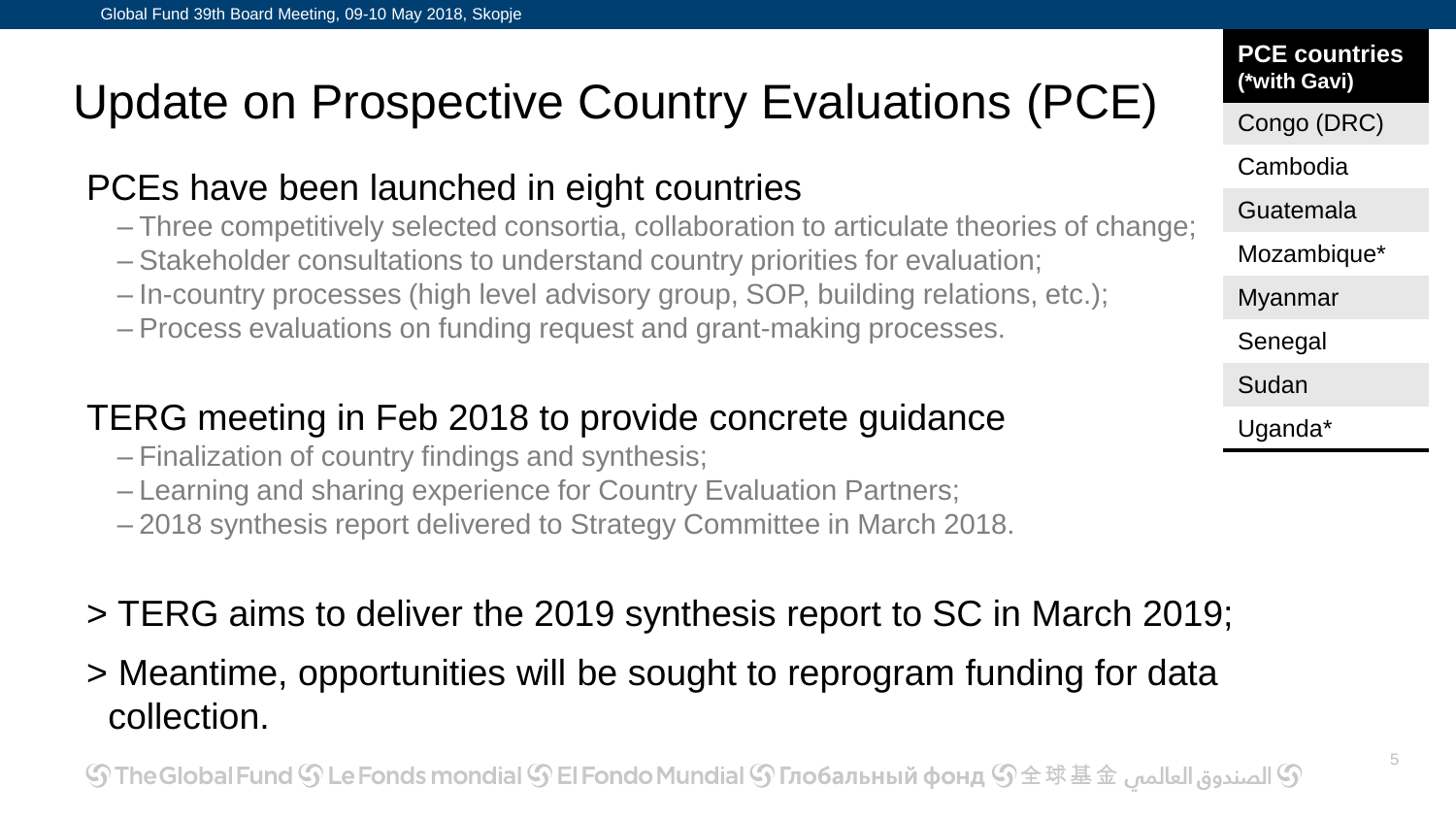## **Key Findings:** Global Fund business model in practice in country **2017 focus – Funding Request and Grant Making process**

- Enhanced templates; simplified and reduced number of documents required.
- All funding request approaches were implemented largely as intended.

| <b>Approach</b>         | <b>Funding Request</b><br><b>Process</b>                              | <b>Grant-making</b><br><b>Process</b>                         | <b>Overall</b>                                                             |
|-------------------------|-----------------------------------------------------------------------|---------------------------------------------------------------|----------------------------------------------------------------------------|
| <b>Full review</b>      | Largely similar to<br>previous process                                | <b>Changes to</b><br>improve<br>templates added<br>complexity | <b>Better country</b><br>preparation<br>contributed to some<br>efficiency, |
| <b>Tailored review</b>  | More streamlined<br>process, intended<br>benefits largely<br>realized |                                                               |                                                                            |
| Program<br>continuation |                                                                       |                                                               | but transaction costs<br>remained significant.                             |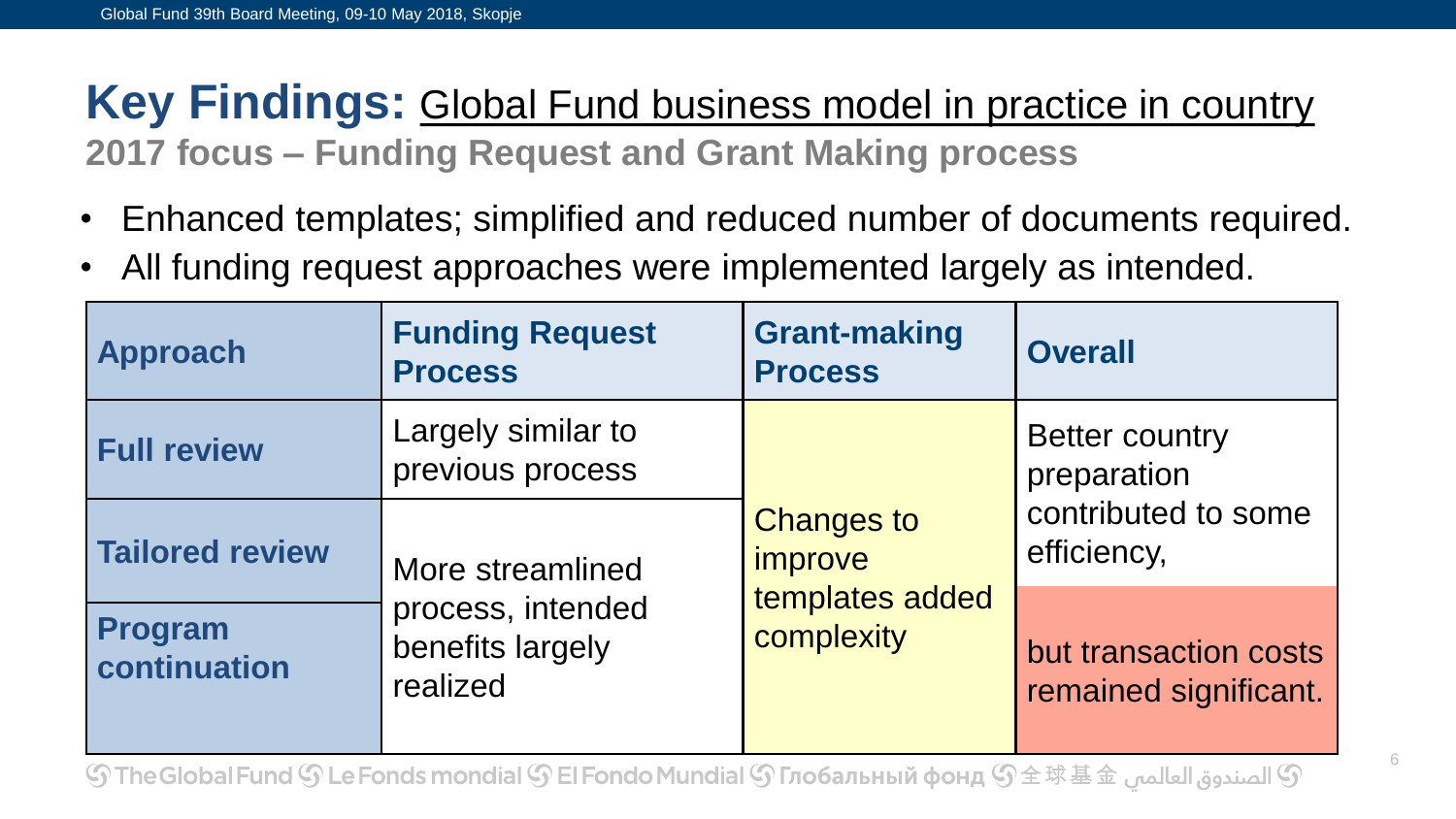## **Key Findings:** Global Fund business model in practice in country **2017 focus – Funding Request and Grant Making process**

- **Application process** perceived as mostly **transparent**, well-documented and **inclusive**, though unequal and intermittent participation by some groups reported in most cases; interests not always reflected in funding request;
- **Country ownership stronger** now than in previous funding cycle;
- **Country Teams'** strong role results in **positive impact** on quality of funding requests and timely grant approval;
- **Active** and supportive **engagement by development partners**;
- **Matching funds**: process considered **unclear, confusing and repetitive**.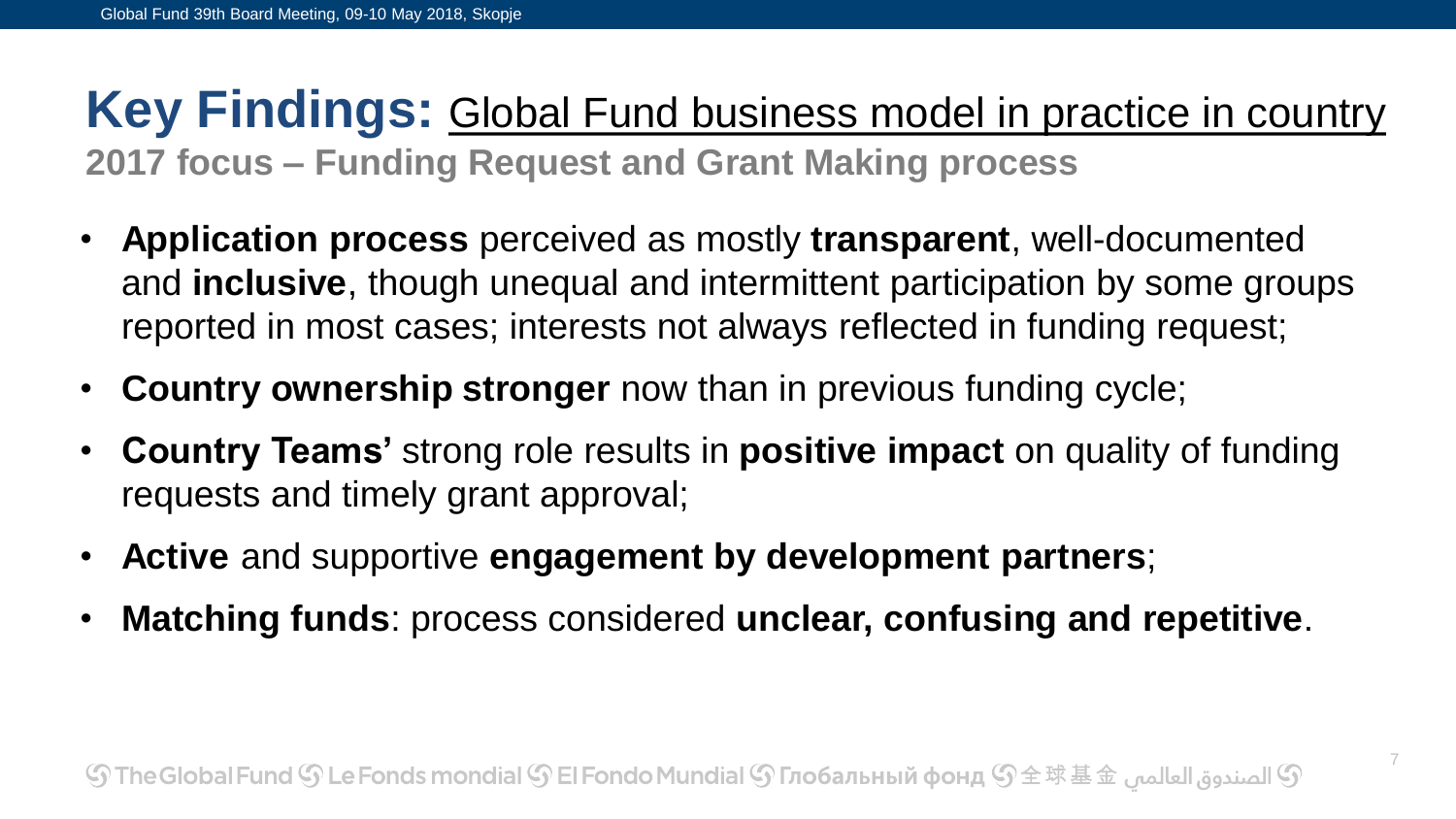## **Key Findings:** Translation of the Global Fund Strategy and Policy in Country

**Resilient and Sustainable Systems for Health (RSSH)**

Mixed effect of the increase in flexibility on how RSSH grant components are selected and funded:

- Funding decreasing in some countries: Cambodia, Guatemala and Uganda;
- Increasing in others: Myanmar, Sudan, and DRC.

### Confusion regarding how the Global Fund prefers to see its RSSH allocations managed – integrated or standalone, leading to inefficiencies:

• Mostly due to conflicting messages in allocation letters and annex.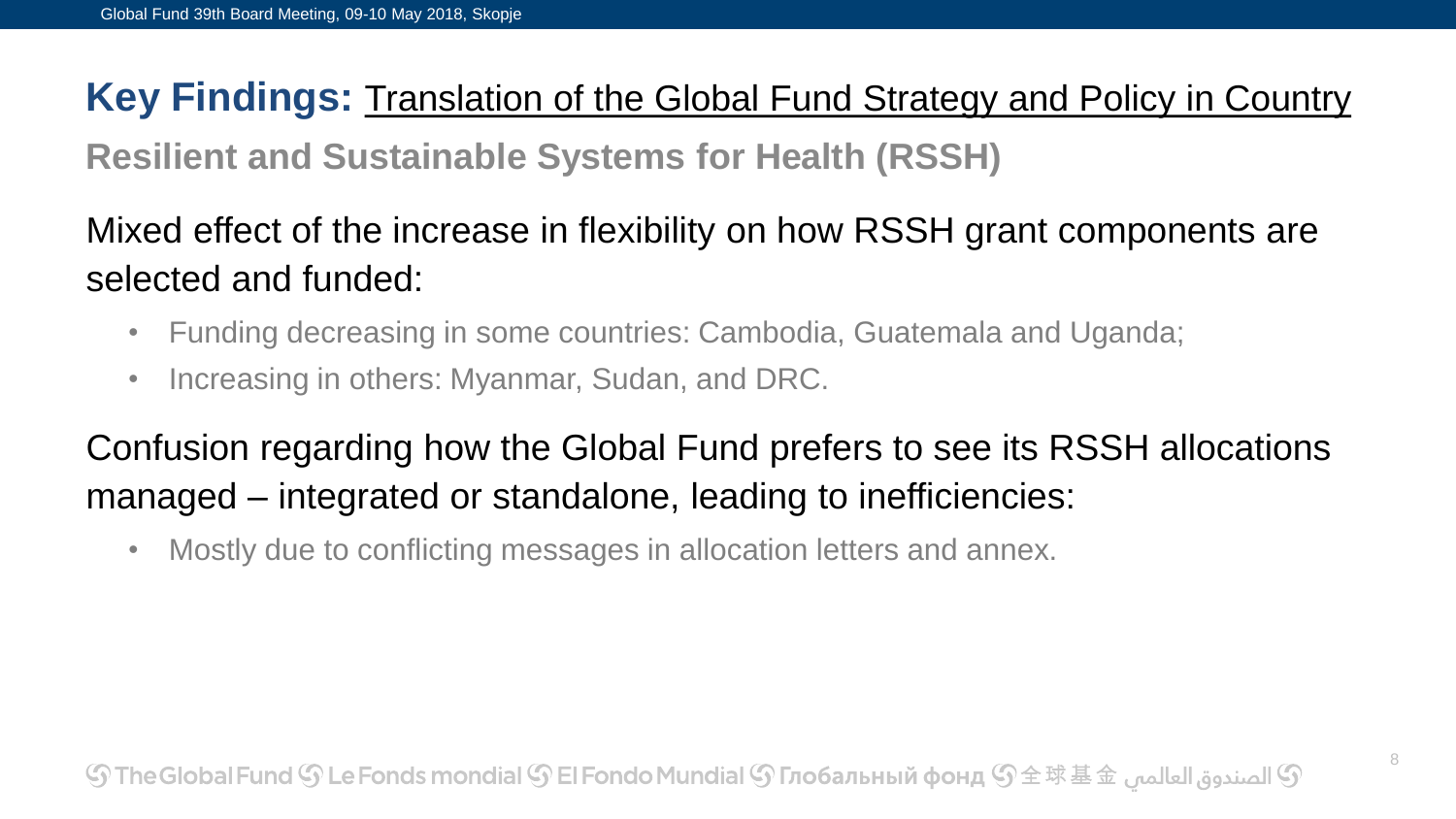### **Key Findings:** Translation of the Global Fund Strategy and Policy in Country

#### **Human Rights and Gender**

- Limited evidence of involvement of gender and human rights experts;
- Key and vulnerable populations were engaged, but this did not necessarily translate into prioritization in grants;
- In general, lack of good quality, gender-disaggregated data in funding requests;
	- $\%$  Human rights and gender issues proved difficult to conceptualize and translate into operational interventions;
	- $\%$  Mixed picture on budget allocations for addressing human rights barriers.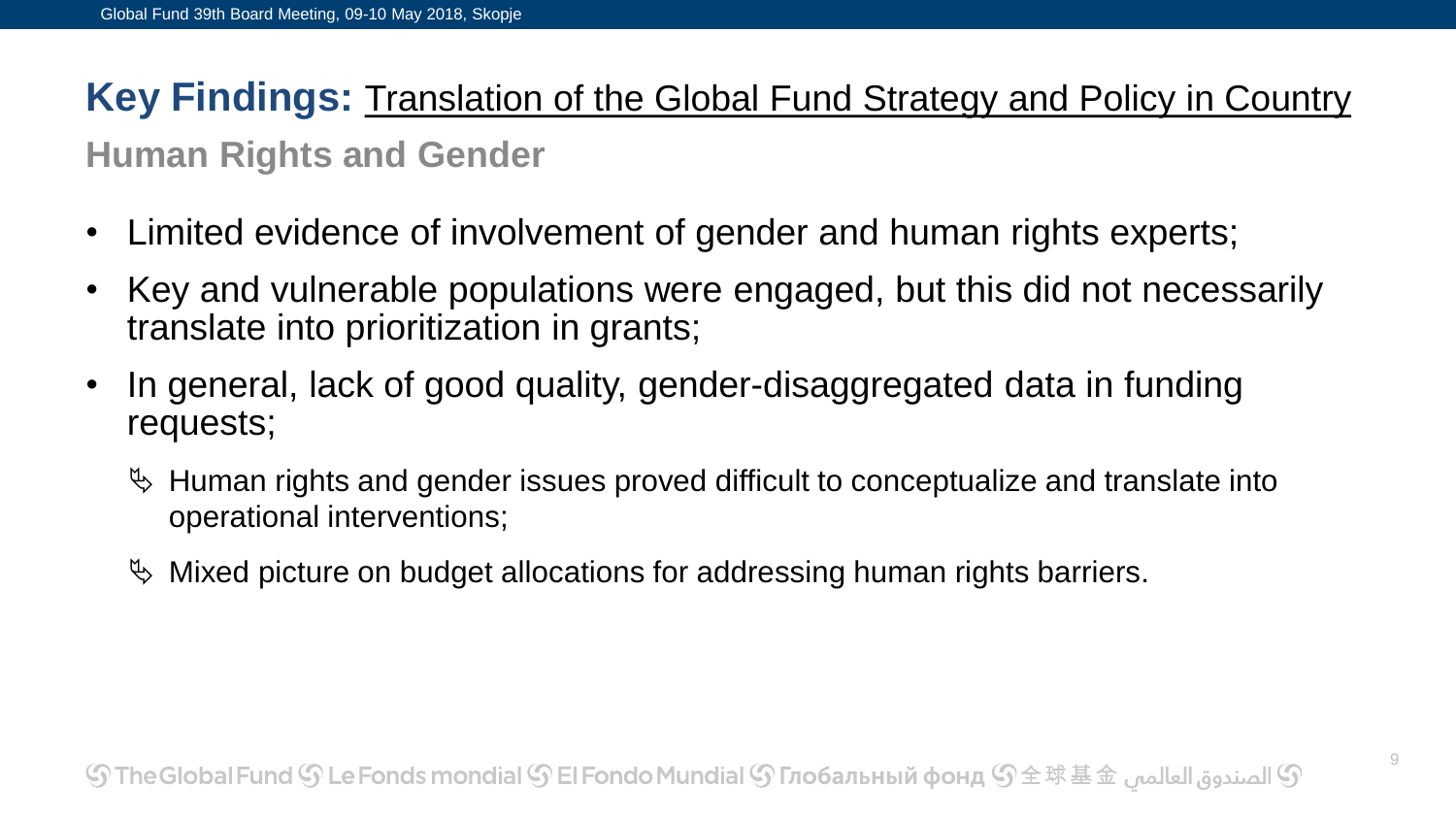### **Key Findings:** Translation of the Global Fund Strategy and Policy in Country **Sustainability, Transition, and Co-financing (STC)**

- **Higher attention to STC** in current processes, and countries clearly introduced to the policy.
- Majority of countries progressed on **co-financing** commitments:
	- $\%$  However, mixed ability to operationalize aspects of the STC policy in grant implementation, particularly on the effectiveness of tracking co-financing commitments.
- Stronger focus on **sustainability** measures in funding requests.
- Limited evidence of **transition** planning beyond Principal Recipienttransition.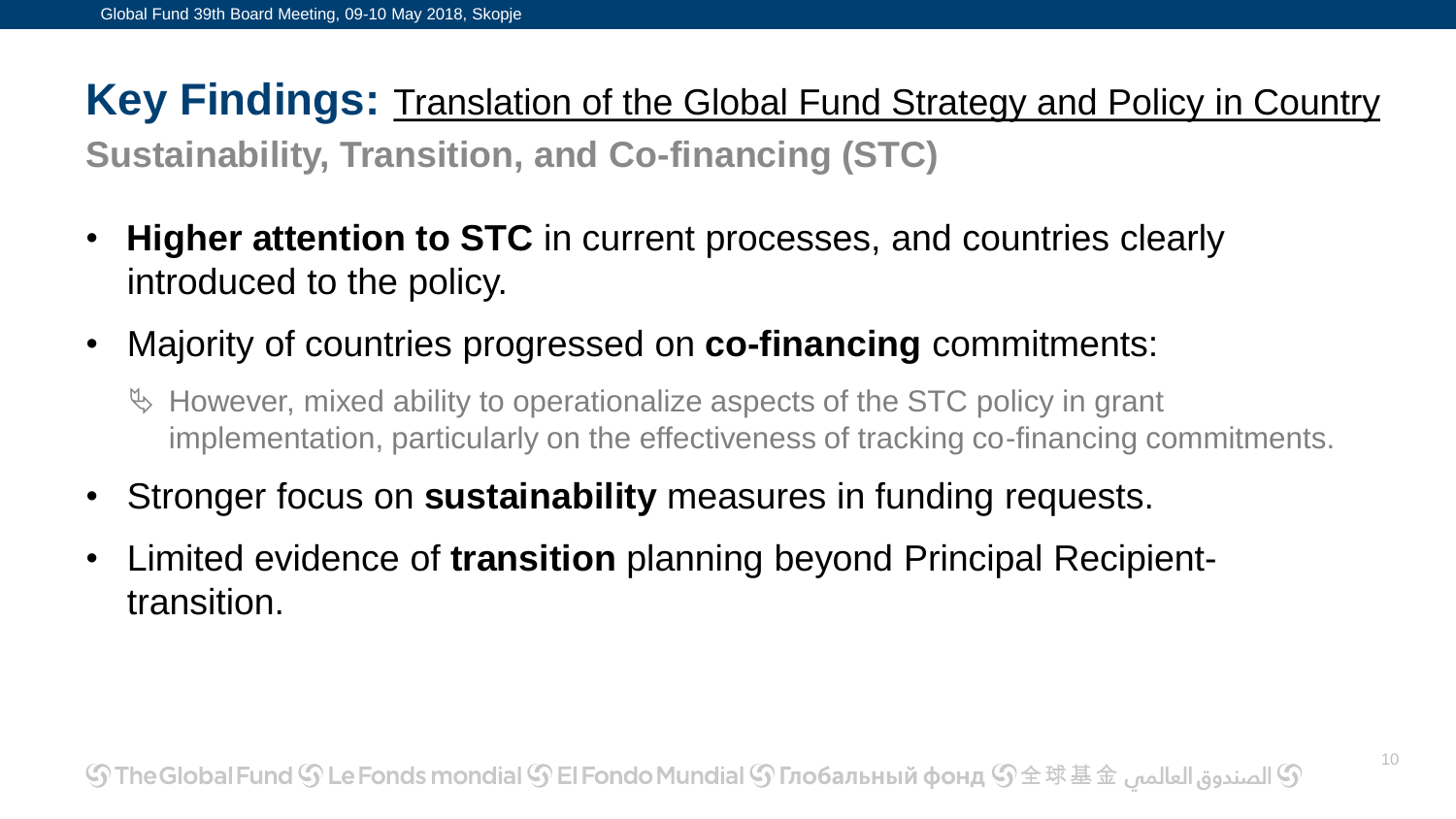# TERG's Recommendations

### **Strategic**

#### Consider a more systematic review of:

- − Program continuation and tailored review approaches, including how to support further differentiation of review and grant-making processes;
- − Catalytic funding to inform whether this source of funding is fit for its intended purpose, including further examination of the modality of matching funds.

### **Operational**

Consider providing additional guidance during the funding request process on:

- − RSSH, e.g. standalone or integrated grants (see upcoming TERG review);
- − TRP validation for program continuation.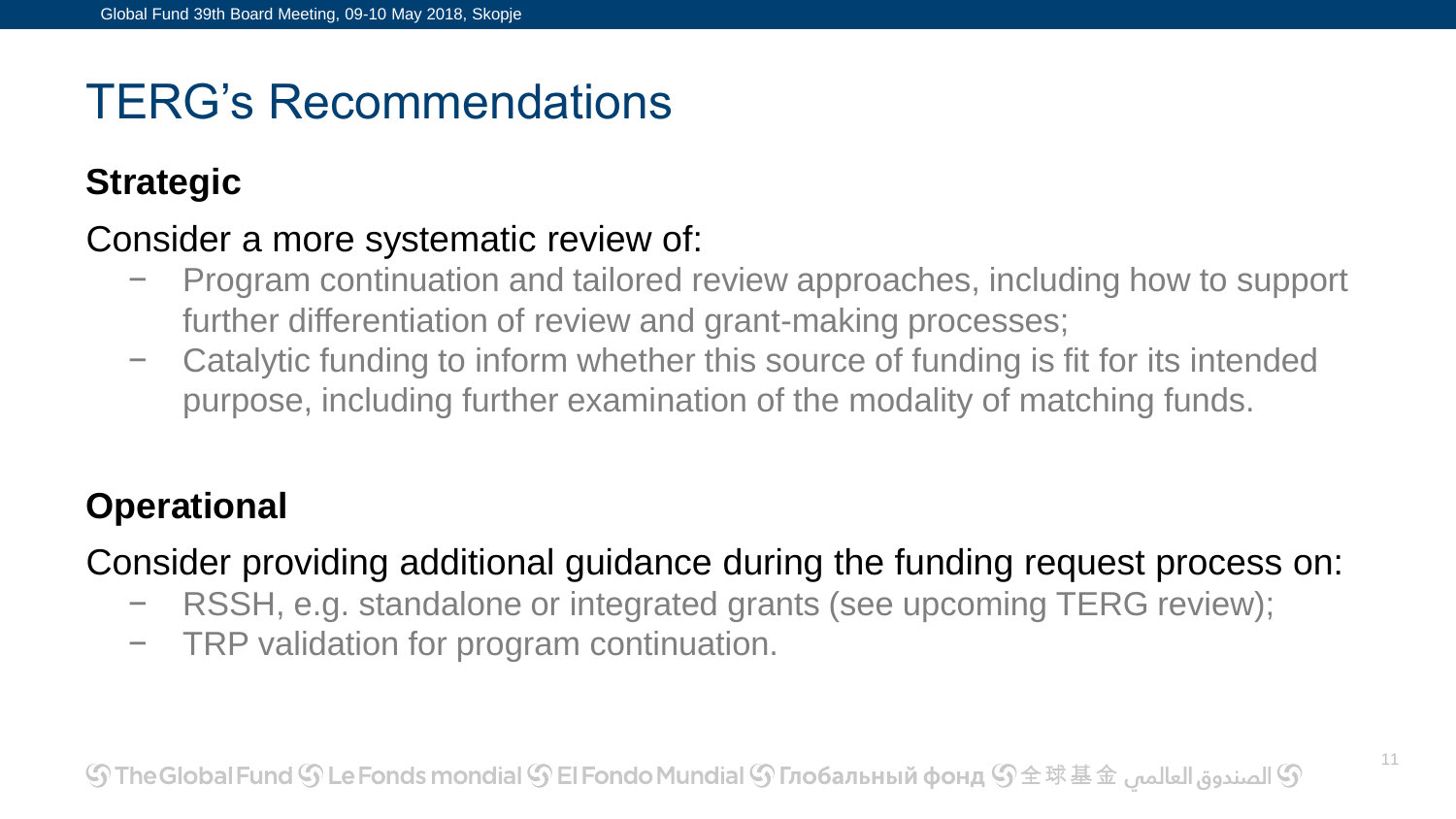## TERG's Recommendations

### **Operational**

- > Consider further simplification of request forms and templates, TRP review and grant-making processes for program continuation and tailored review approaches;
- > Consider further innovative solutions to reduce unnecessary transaction costs;
- > Consider ways of increasing involvement of gender and human rights experts, with support of development partners;
- > Stress the added-value of including gender and human rights issues in grant activities and programs (see related TERG review).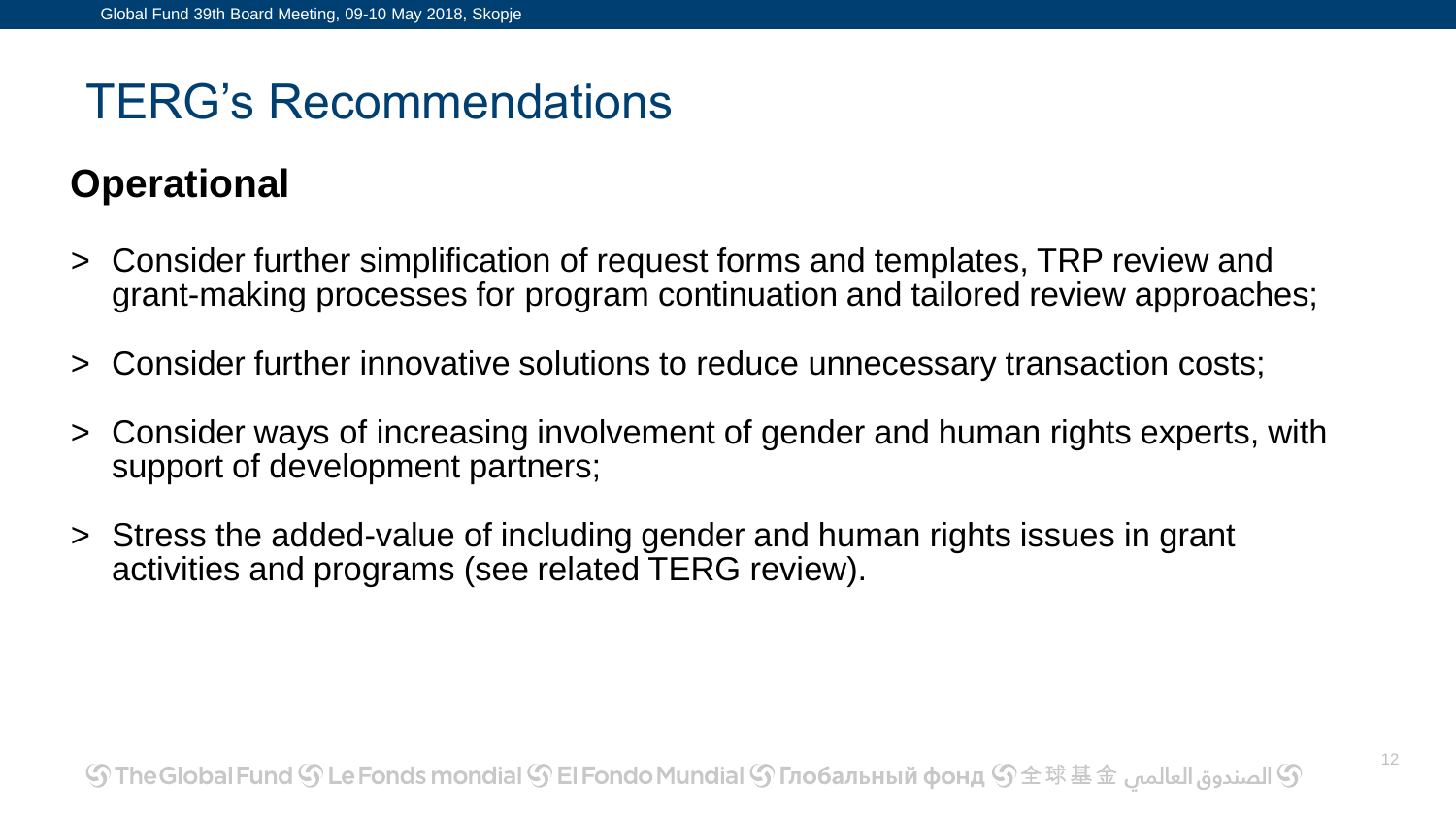# Thematic Review Malaria Elimination in Southern Africa **Background**

- The Board allocated US\$20 million for malaria elimination in southern Africa:
	- as Catalytic Investment for the allocation period 2017-2019;
	- with delegated authority to Secretariat to operationalize.
- Two regional grants on-going from the allocation period 2014-2016:
	- E8 grant (2015-2018); 8 countries (Botswana, Namibia, South Africa, Swaziland, Angola, Mozambique, Zambia, Zimbabwe);
	- MOSASWA grant (2017-2020): Mo-SA-Swa.
- The Secretariat requested the TERG to conduct an independent evaluation:
	- of the broader current situation related to malaria elimination in southern Africa;
	- to provide an impartial review, technical advice, and recommendations.
- The Review team conducted extensive document review and consultations
	- and considered experience with other malaria elimination grants (RAI an EMMIE).

 ${\mathbb S}$  الصندوق العالمي  ${\mathbb S}$  The Global Fund  ${\mathbb S}$  Le Fonds mondial  ${\mathbb S}$  El Fondo Mundial  ${\mathbb S}$  Глобальный фонд  ${\mathbb S}$   $\pm$   $\mathbb R$   $\pm$   $\pm$   $\pm$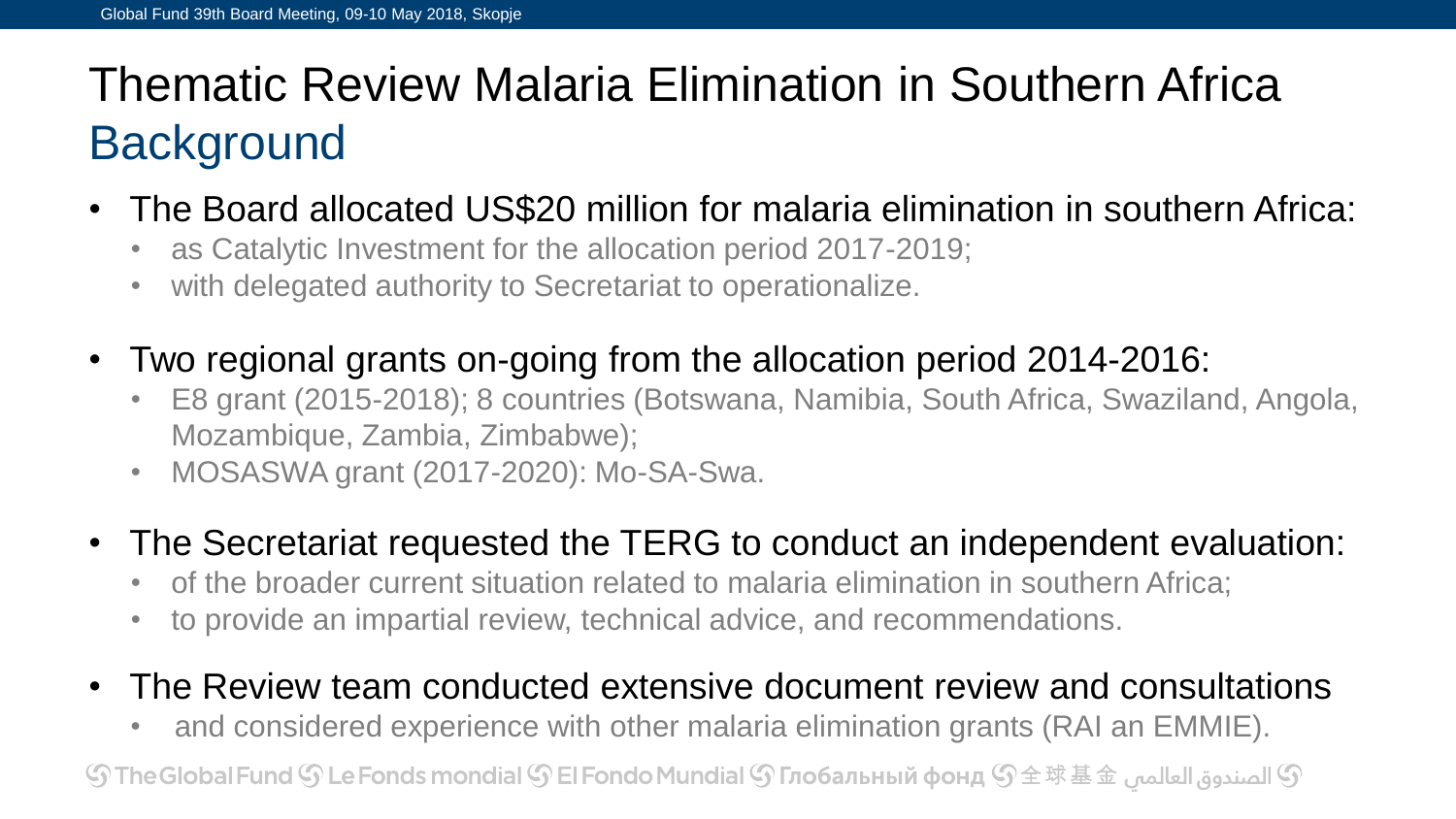# Key findings

- Inherent tension between the national priorities (control disease burden) and regional (malaria elimination);
- External funding is important for maintaining a focus on malaria elimination in countries where it may not be a public health priority;
- Priority regional activities and their costs are not clearly defined and agreed by key stakeholders;
- US\$20 million catalytic investment for three years insufficient to fill the gaps in country – needs to be used very carefully and strategically.

1 4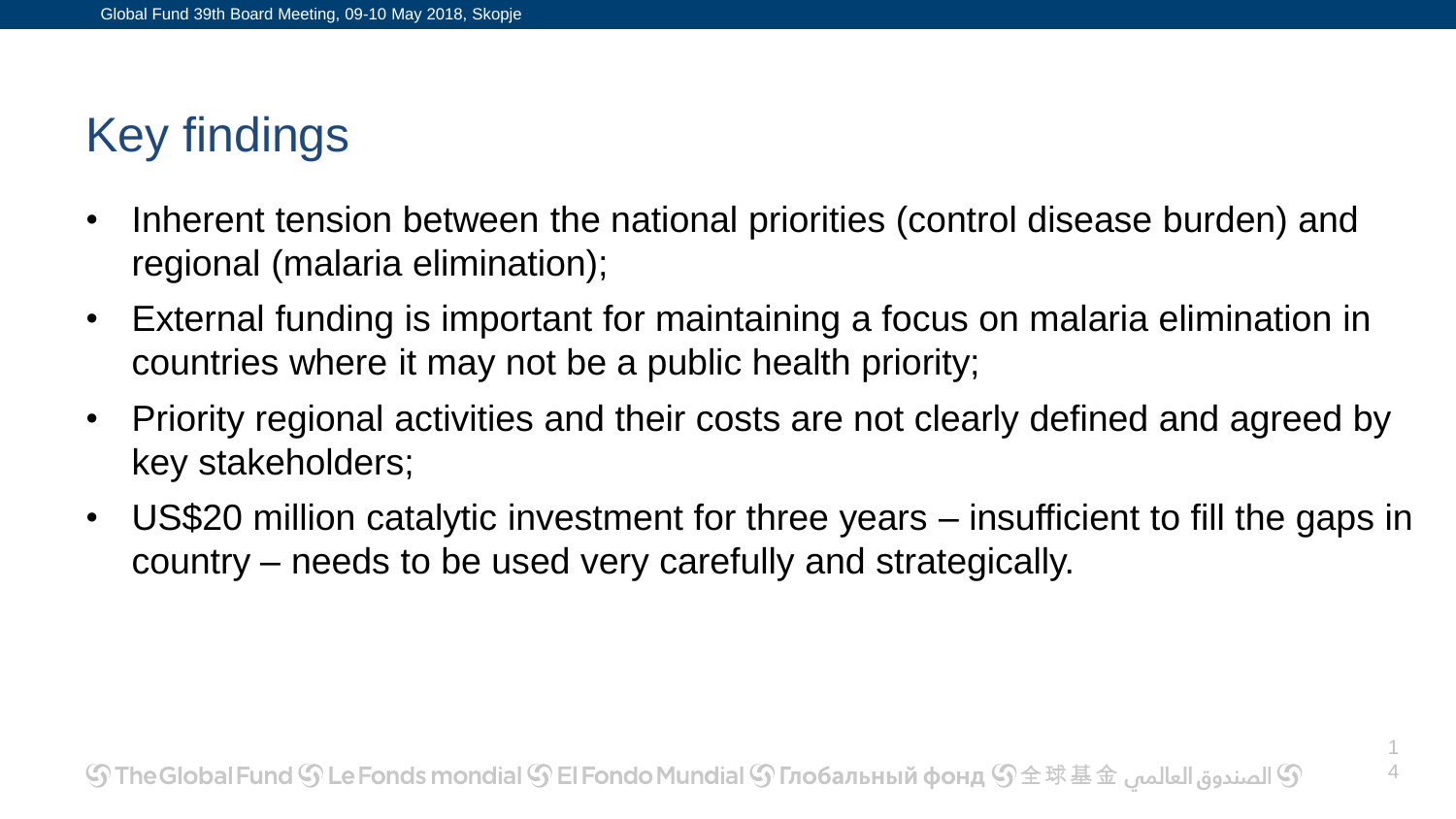## TERG's Recommendations

- Design a future E8 grant based on:
	- the **costed Regional Strategy Acceleration Plan** (and an investment case) currently being developed;
	- **Limited funding around advocacy, resource mobilization and monitoring activities** and flexible funding for **agreed packages of priority activities** for regional elimination tailored to specific areas;
- **Continue the MOSASWA grant** a promising public private partnership;
- **Streamline E8 governance** with more efficient use of existing structures and platforms and stronger links between the regional political leadership, technical advice and malaria program management;
- Support expanding the mandate of the E8 Board to oversight of malaria elimination more broadly in the sub-region;
- Enable **more independent monitoring and evaluation** of grants given the complex regional context.

 ${\mathbb S}$  الصندوق العالمي  ${\mathbb S}$  The Global Fund  ${\mathbb S}$  Le Fonds mondial  ${\mathbb S}$  El Fondo Mundial  ${\mathbb S}$  Глобальный фонд  ${\mathbb S}$   $\pm$   $\mathbb R$   $\pm$   $\pm$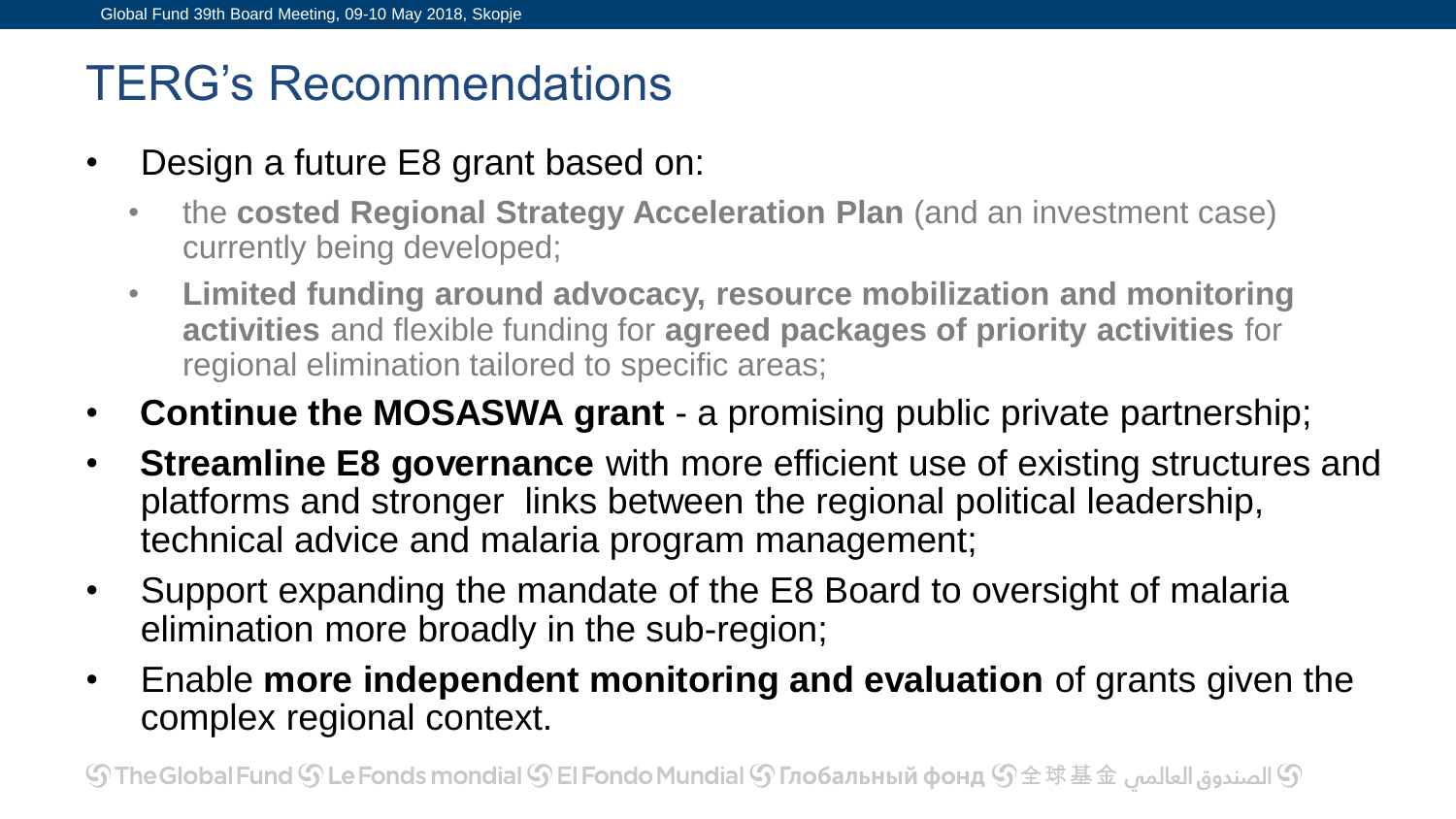## Thematic Review of Adolescent Girls and Young Women and HIV

The Review found that while progress has been made, gaps and weaknesses remain in relation to programming at country-level to address HIV risk and services for adolescent girls and young women (AGYW).

## TERG's Recommendations

#### **Promote the needs and inclusion of AGYW in designing and implementing Global Fund supported programs:**

- Gender-responsive policy-making and programming
- Country buy-in
- Inclusion of AGYW in country dialogue and implementation
- Collaboration and coordination for an inter-sectional approach
- Performance monitoring and accountability
- Advocacy for gender-equality

 ${\mathbb S}$  الصندوق العالمي  ${\mathbb S}$  The Global Fund  ${\mathbb S}$  Le Fonds mondial  ${\mathbb S}$  El Fondo Mundial  ${\mathbb S}$  Глобальный фонд  ${\mathbb S}$   $\pm$   $\mathbb R$   $\pm$   $\pm$   $\pm$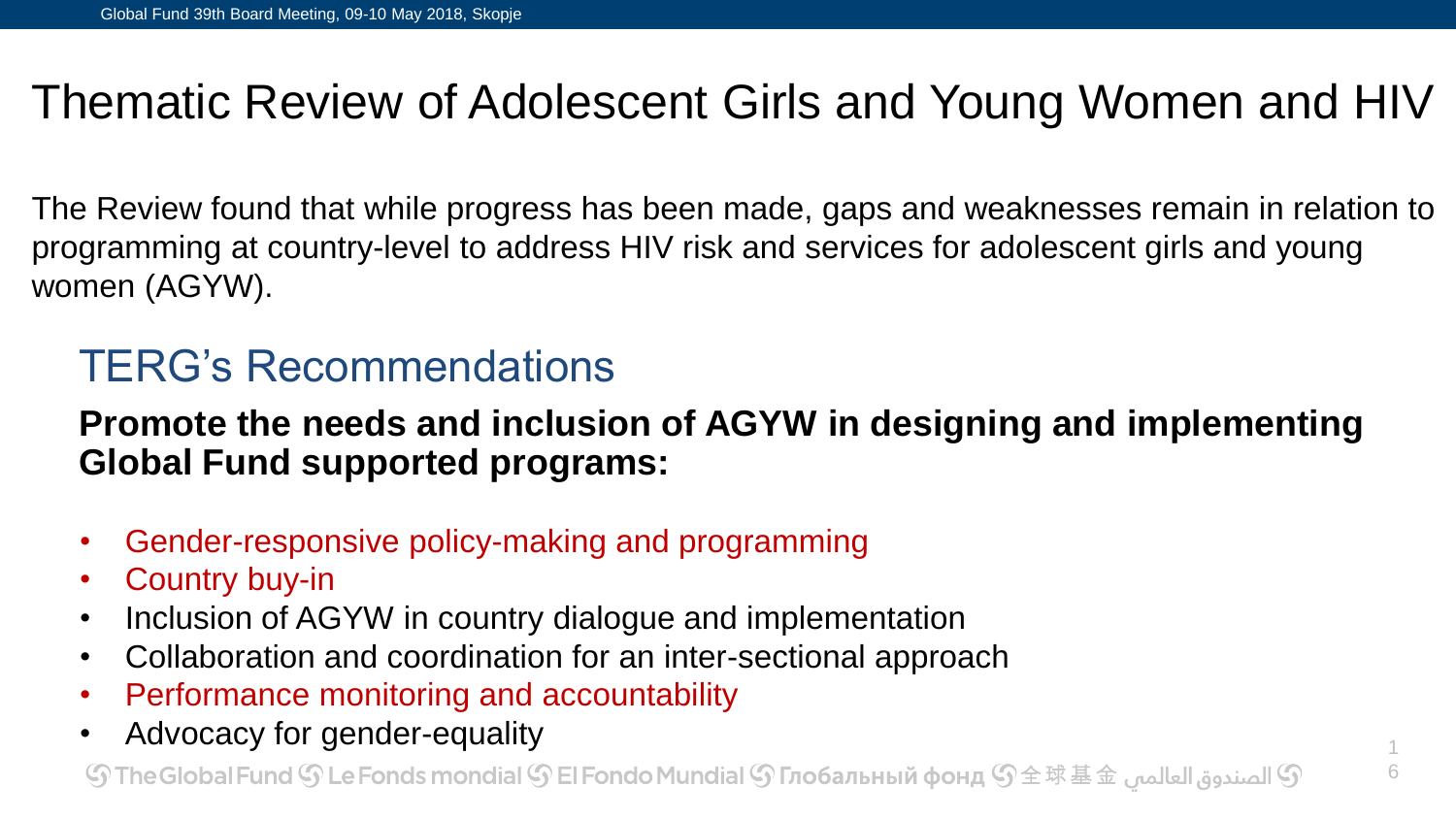## TERG's Recommendations

#### **Encourage evidence-based interventions to be delivered at scale**:

- AGYW-specific tools and guidance
- Selection of interventions HIV analysis, incidences, cost-effectiveness
- Consideration to Gender-based Violence
- Reinforced partnerships
- Strong data systems collection, analysis and use of sex- and age-disaggregated data
- Effective Technical Assistance, incl. during implementation

#### **Champion AGYW issues, address challenges and build capacity within the Secretariat**.

1 7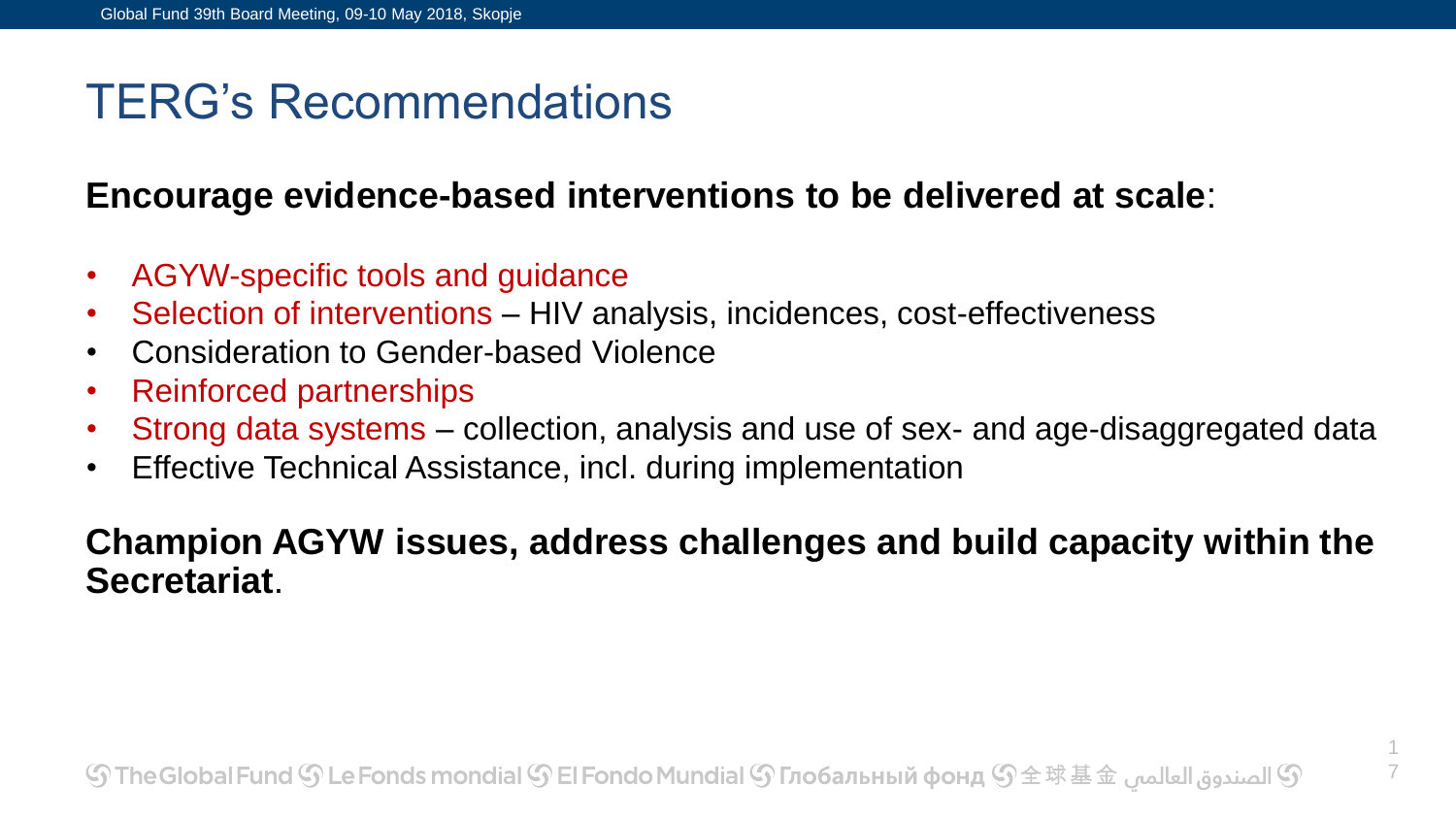# Update on Thematic Review on In-country Assurance for Programmatic Risk

- The Review was coordinated with and built on the OIG's work on in-country assurance.
- The Review aimed to:
	- > Analyse the organization's assurance model and mechanisms in relation to programmatic risk, intended here as the risk of not achieving impact on the three diseases (or "impact risk").
	- > Identify potential ways of strengthening in-country programmatic assurance.
- Consultant work completed, and discussed at the 34th TERG meeting;
- Most contents and recommendations supported by TERG and Secretariat;

### Summary finding

The Global Fund has made **good initial progress in expanding its focus on programmatic assurance. Some issues merit further verification and debate**.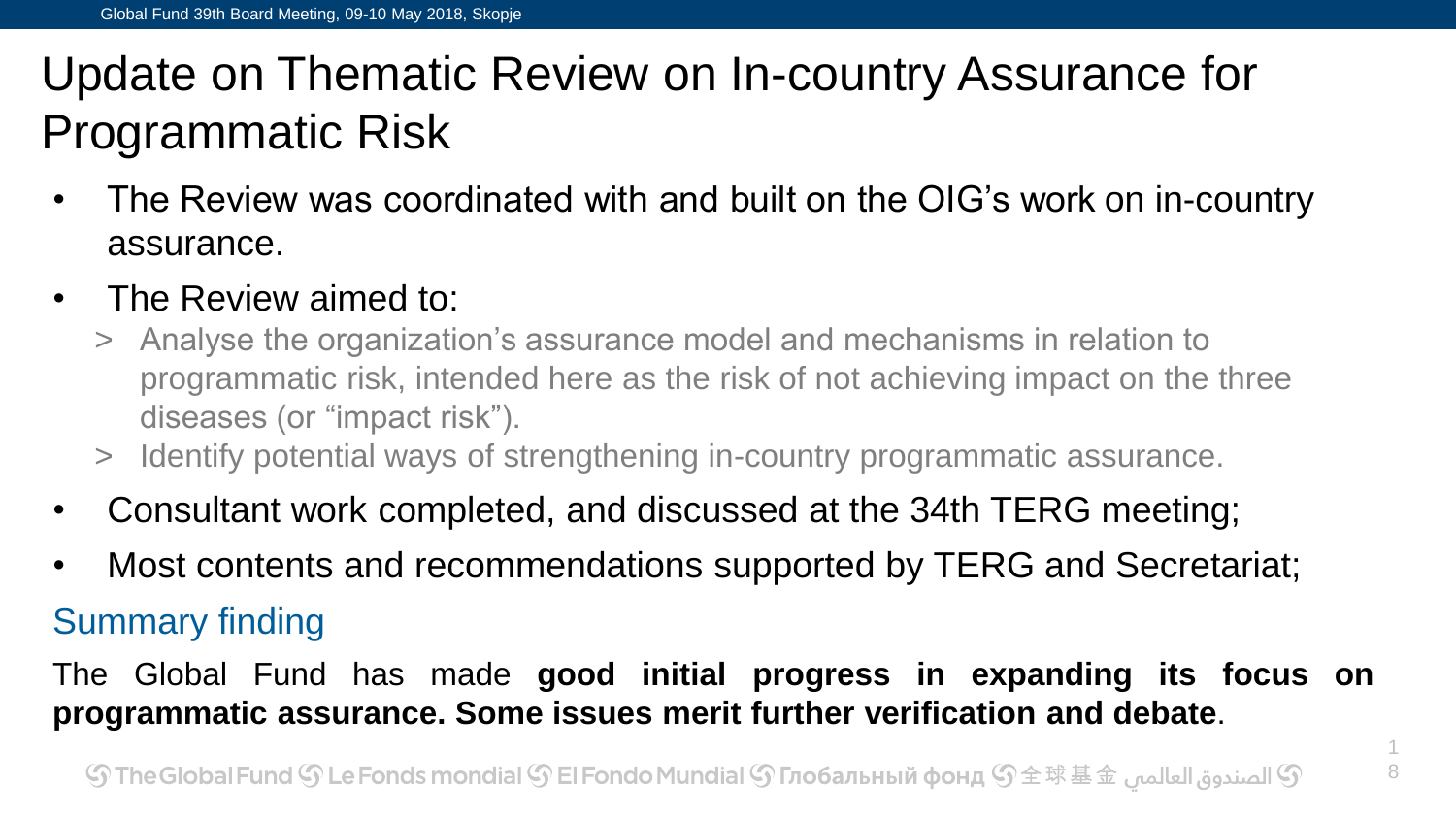## Review recommendations:

#### Areas with broader consensus

- Plan and adequately fund programmatic assurance, with **a differentiated approach**;
- Embed the process of programmatic assurance further, e.g. by quarterly progress reviews, in the context of evolution of the CCMs;
- Further clarify **the LFA's role in programmatic assurance** while recognizing the need for FPM discretion according to context;
- Continue and expand the Global Fund's **increasing use of evaluations** to complement monitoring;
- Better **coordination with partners** (with a role in programmatic assurance) at global level;
- Continue and increase **support for national M&E systems** and decision-making forums;
- Further clarify roles and potential conflicts within the Secretariat.

#### A few areas under further discussion between TERG and Secretariat to clarify.

TERG position paper yet to be finalized and will be presented to SC at the July 2018 meeting.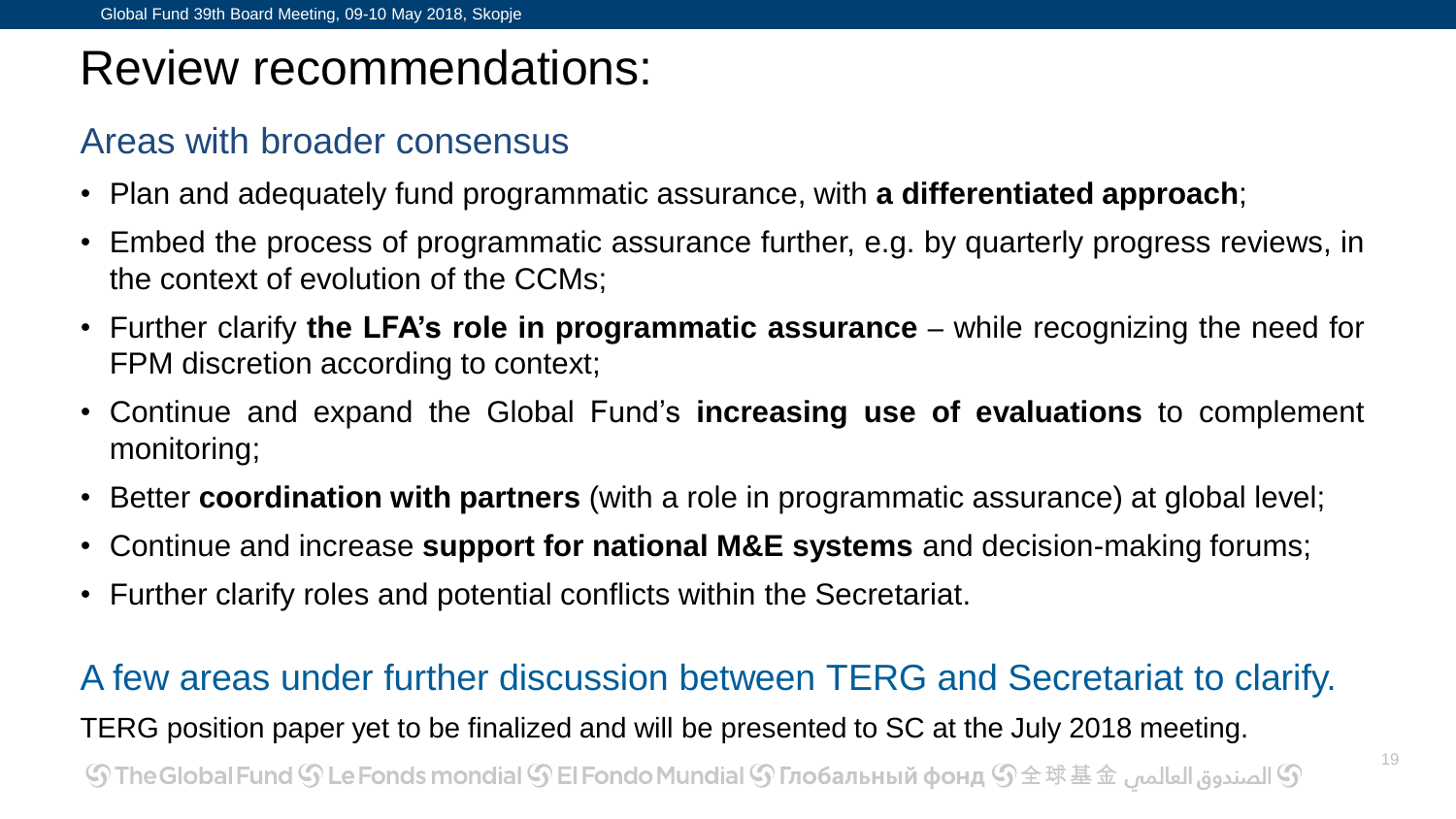# **Thank you**